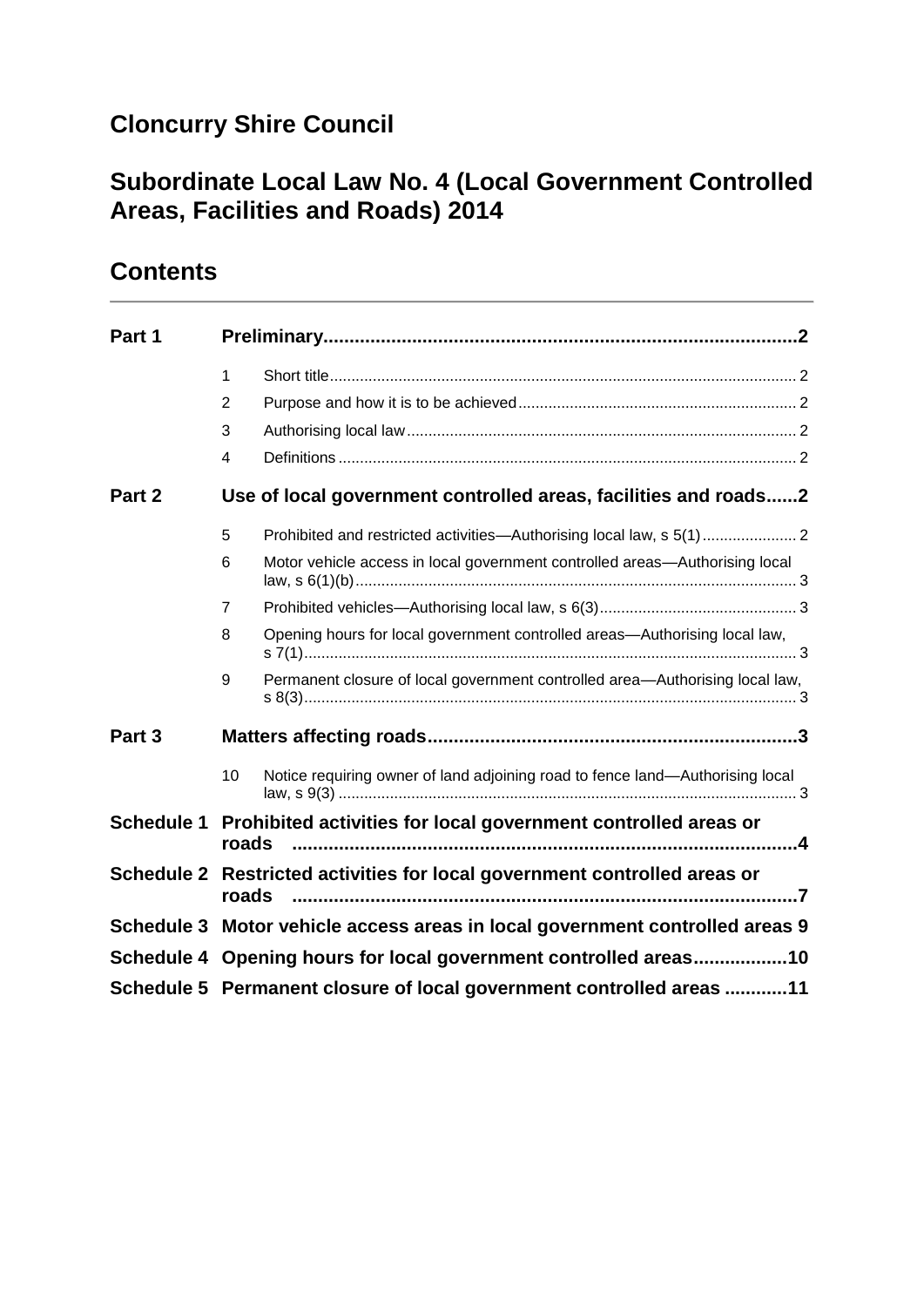### <span id="page-1-0"></span>**Part 1 Preliminary**

#### <span id="page-1-1"></span>**1 Short title**

This subordinate local law may be cited as *Subordinate Local Law No. 4 (Local Government Controlled Areas, Facilities and Roads) 2014.*

#### <span id="page-1-2"></span>**2 Purpose and how it is to be achieved**

- (1) The purpose of this subordinate local law is to supplement *Local Law No.4 (Local Government Controlled Areas, Facilities and Roads)2014* in order to protect the health and safety of persons using local government controlled land, facilities, infrastructure and roads and preserve features of the natural and built environment and other aspects of the amenity of local government controlled land, facilities, infrastructure and roads.
- (2) The purpose is to be achieved by providing for—
	- (a) the regulation of access to local government controlled areas; and
	- (b) the prohibition or restriction of particular activities in local government controlled areas or roads.

#### <span id="page-1-3"></span>**3 Authorising local law**

The making of the provisions in this subordinate local law is authorised by *Local Law No.4 (Local Government Controlled Areas, Facilities and Roads) 2014* (the *authorising local law*)*.*

#### <span id="page-1-4"></span>**4 Definitions**

Particular words used in this subordinate local law have the same meaning as provided for in the authorising local law.

### <span id="page-1-5"></span>**Part 2 Use of local government controlled areas, facilities and roads**

#### <span id="page-1-6"></span>**5 Prohibited and restricted activities—Authorising local law, s 5(1)**

- (1) For section  $5(1)(a)$  of the authorising local law, the activities prescribed in column 2 of schedule 1 are declared to be prohibited in the corresponding local government controlled area or road (or part thereof) mentioned in column 1 of schedule 1.
- (2) For section  $5(1)(b)$  of the authorising local law, the activities prescribed in column 2 of schedule 2 are declared to be restricted in the corresponding local government controlled area or road (or part thereof) mentioned in column 1 of schedule 2, to the extent described in column 3 of schedule 2.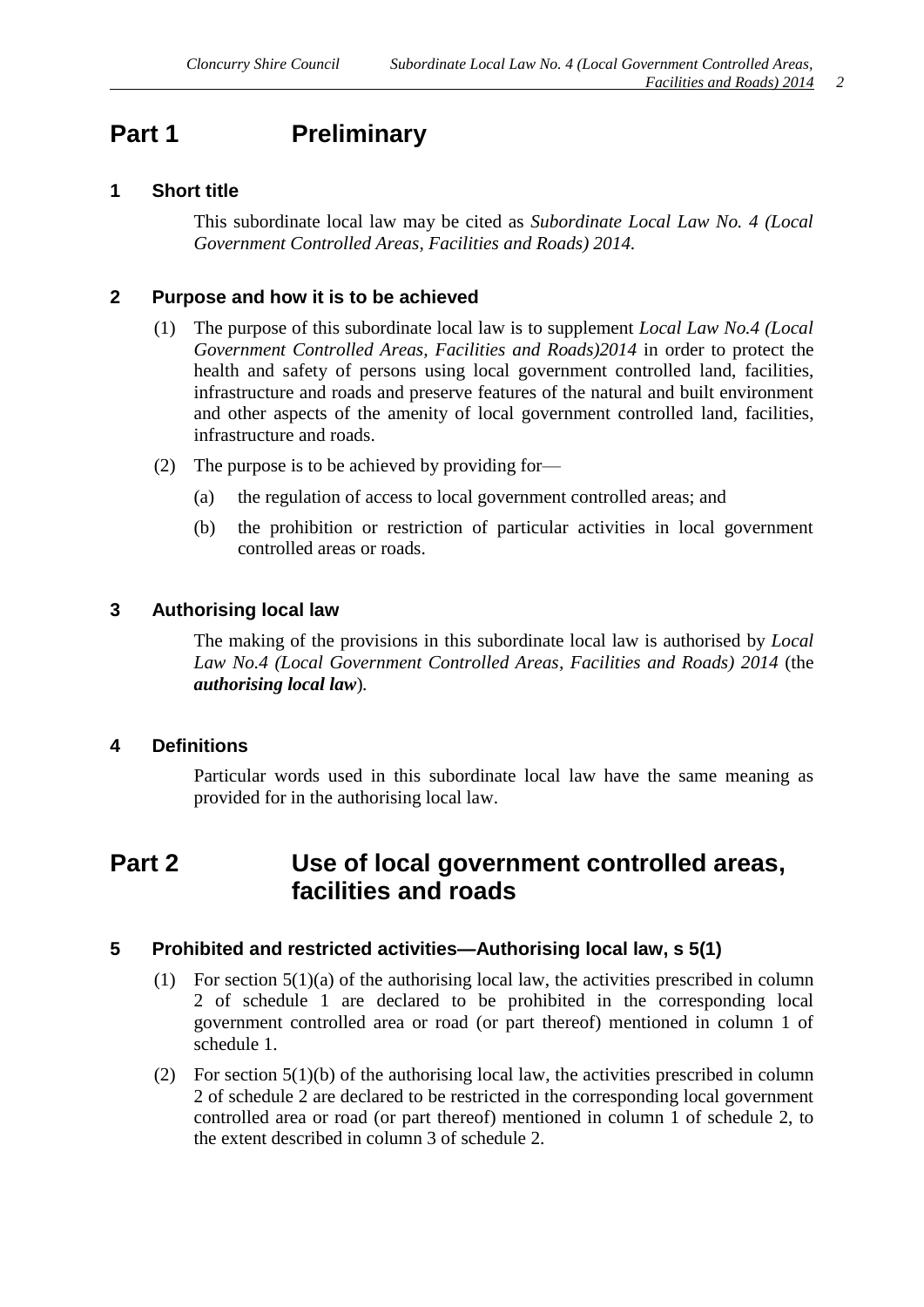#### <span id="page-2-0"></span>**6 Motor vehicle access in local government controlled areas—Authorising local law, s 6(1)(b)**

For section 6(1)(b) of the authorising local law, the areas prescribed in column 1 of schedule 3 are declared to be motor vehicle access areas.

#### <span id="page-2-1"></span>**7 Prohibited vehicles—Authorising local law, s 6(3)**

For section 6(3) of the authorising local law, the specific types of motor vehicle prescribed in column 2 of schedule 3 are declared to be prohibited vehicles in the corresponding specified motor vehicle access area in column 1 of schedule 3.

#### <span id="page-2-2"></span>**8 Opening hours for local government controlled areas—Authorising local law, s 7(1)**

For section 7(1) of the authorising local law, the times prescribed in column 2 of schedule 4 are declared to be the opening hours for the local government controlled areas mentioned in column 1 of schedule 4.

#### <span id="page-2-3"></span>**9 Permanent closure of local government controlled area—Authorising local law, s 8(3)**

For section 8(3) of the authorising local law, the local government controlled areas described in schedule 5 are permanently closed to public access.

### <span id="page-2-4"></span>**Part 3 Matters affecting roads**

#### <span id="page-2-5"></span>**10 Notice requiring owner of land adjoining road to fence land—Authorising local law, s 9(3)**

For section 9(3) of the authorising local law, the minimum standards for a fence that is the subject of a compliance notice under section 9(2) of the authorising local law are as follows—

- (a) the fence must be of adequate strength for the purposes of restraining the types of animal contained in the area adjacent to the fence; and
- (b) shall be in keeping with the standard considered suited to the area.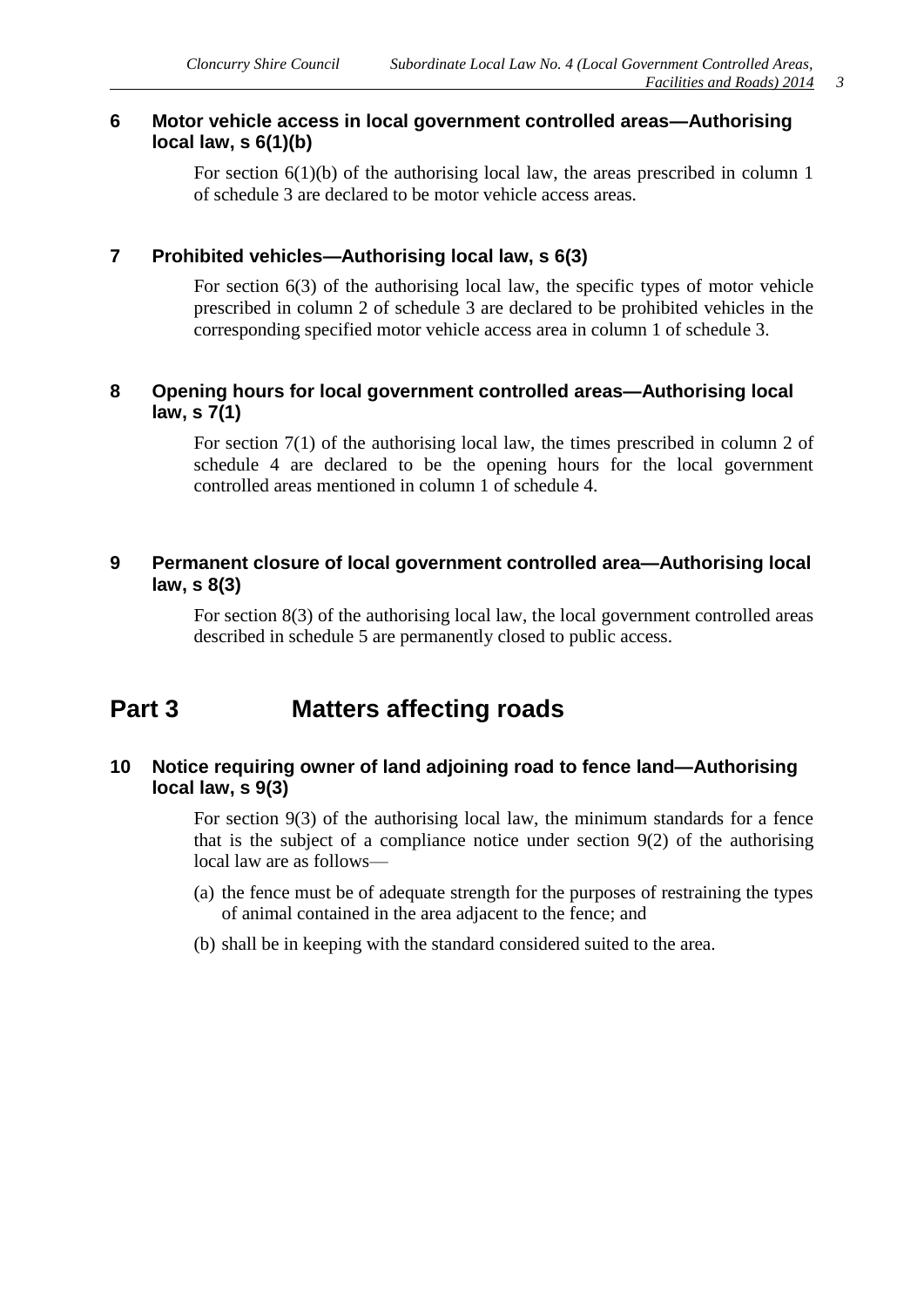# <span id="page-3-0"></span>**Schedule 1 Prohibited activities for local government controlled areas or roads**

Section 5(1)

|   | <b>Column 1</b><br>Local government controlled area or<br>road                                                                                                                 | <b>Column 2</b><br><b>Prohibited activity</b>                                                                                                                                                                                                                                                                           |
|---|--------------------------------------------------------------------------------------------------------------------------------------------------------------------------------|-------------------------------------------------------------------------------------------------------------------------------------------------------------------------------------------------------------------------------------------------------------------------------------------------------------------------|
| 1 | All local government controlled areas<br>within the local government area                                                                                                      | Any activity not in accordance with the<br>purposes or objects for which such park /<br>reserve is held by Council.                                                                                                                                                                                                     |
|   |                                                                                                                                                                                | Any act which is likely to injure,<br>endanger, obstruct, inconvenience or<br>annoy any other person.                                                                                                                                                                                                                   |
|   |                                                                                                                                                                                | Organise or play a game which is likely<br>to interfere with the safety or comfort of<br>the public, or likely to damage the park /<br>reserve or anything appertaining thereto.                                                                                                                                        |
|   |                                                                                                                                                                                | Discharge a firearm or other weapon in,<br>over or across a park / reserve provided<br>that this prohibition does not apply to<br>archery, pistol, gun or rifle shooting<br>conducted in a park / reserve pursuant to<br>an approval issued by Council under<br>Section 11 of Local Law No. 1<br>(Administration) 2014. |
|   |                                                                                                                                                                                | Throw or discharge a stone or other<br>projectile in, over or across a park/<br>reserve.                                                                                                                                                                                                                                |
|   |                                                                                                                                                                                | Damage or interfere with vegetation.                                                                                                                                                                                                                                                                                    |
| 2 | All roads within the local government<br>area                                                                                                                                  | Causing an offensive liquid, sediment or<br>substance to be discharged onto a road.                                                                                                                                                                                                                                     |
| 3 | Footpaths in shopping areas on the<br>following roads-<br>a. Scarr Street (From King Street to<br>Sheaffe Street)<br>b. Ramsay Street (from King Street)<br>to Sheaffe Street) | Riding a bicycle, wheeled recreational<br>device or wheeled toy, as defined in the<br><b>Transport Operations (Road Use</b><br>Management) Act 1995.                                                                                                                                                                    |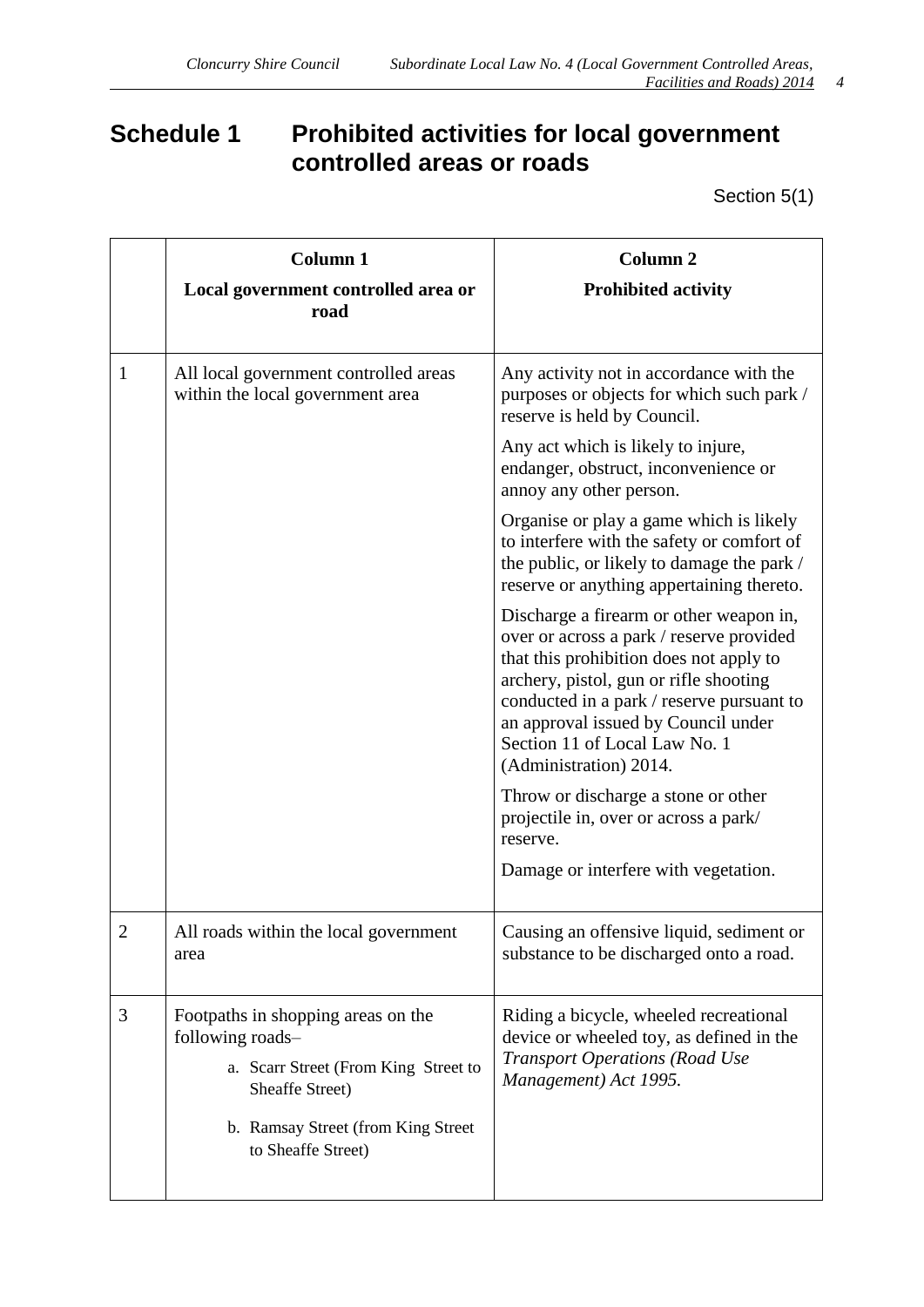| $\overline{4}$ | All Cemeteries                                      | Interfering with a funeral or<br>commemorative service lawfully<br>conducted in a local government |  |
|----------------|-----------------------------------------------------|----------------------------------------------------------------------------------------------------|--|
|                | a. Cemeteries in Cloncurry Shire                    |                                                                                                    |  |
|                | i.<br><b>Cloncurry General Cemetery</b>             | cemetery.                                                                                          |  |
|                | ii.<br><b>Cloncurry First Cemetery</b>              | <b>Bringing</b><br>an<br>animal<br>into<br>local<br>a<br>government<br>cemetery<br>unless<br>the   |  |
|                | iii.<br><b>Chinese Cemetery</b>                     | cemetery authority approves.                                                                       |  |
|                | Kuridala<br>iv.                                     | A person must not interfere with a grave,<br>memorial, or with flowers or tokens on a              |  |
|                | Selwyn<br>V.                                        | grave or memorial unless the cemetery<br>authority approves.                                       |  |
|                | Kajabbi<br>vi.                                      |                                                                                                    |  |
|                | vii.<br>Dobbyn                                      |                                                                                                    |  |
|                | Koolamarra<br>viii.                                 |                                                                                                    |  |
|                | Malbon<br>ix.                                       |                                                                                                    |  |
|                | Duchess<br>X.                                       |                                                                                                    |  |
|                | Rosebud or Bulonga<br>xi.                           |                                                                                                    |  |
|                | Hightville<br>xii.                                  |                                                                                                    |  |
|                | <b>Ballarra</b><br>xiii.                            |                                                                                                    |  |
|                | xiv.<br>Dajarra                                     |                                                                                                    |  |
|                |                                                     |                                                                                                    |  |
|                | b. More than four burials in the<br>following areas |                                                                                                    |  |
|                | Bowerbird<br>XV.                                    |                                                                                                    |  |
|                | Gorge<br>xvi.                                       |                                                                                                    |  |
|                | Top Camp<br>xvii.                                   |                                                                                                    |  |
| 5              | The following parks and reserves-                   | Riding of horses                                                                                   |  |
|                | All parks<br><b>Gumtree Park</b><br>a.              | Lighting of fires or bar-b-ques other than<br>facilities supplied by Council.                      |  |
|                | Mary Kathleen Memorial Park<br>b.                   | All animals except stock on agistment to<br>reduce fuel.                                           |  |
|                | <b>Florence Clarke Park</b><br>$c_{\cdot}$          |                                                                                                    |  |
|                | d. Robertson Park                                   |                                                                                                    |  |
|                | e. Dajarra Railway Park                             |                                                                                                    |  |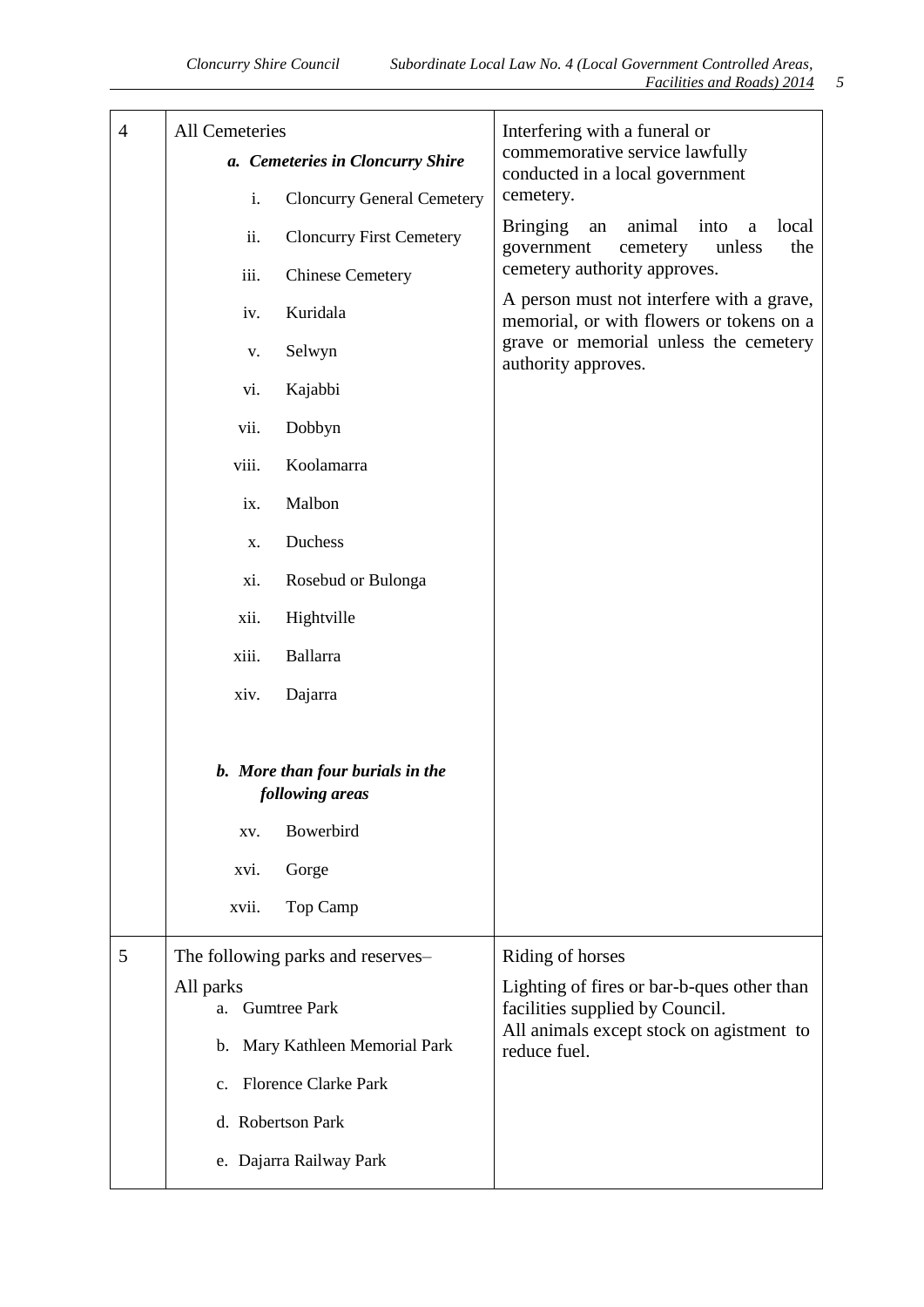| 6      | The following camping areas                                        | 'Disposing of liquid waste other than in a<br>drainage point provided for that purpose'                                                                                          |  |
|--------|--------------------------------------------------------------------|----------------------------------------------------------------------------------------------------------------------------------------------------------------------------------|--|
|        | Corella Dam / Clem Walton Park<br>a.<br>Dajarra Railway Park<br>b. | 'Disposing of refuse other than in a<br>container provided for that purpose'                                                                                                     |  |
|        |                                                                    | 'Using facilities in a way that makes<br>them unclean or insanitary'                                                                                                             |  |
| $\tau$ | The following boat ramps and landings-<br>Chinaman Creek Dam<br>a. | A person must not drive or stand a<br>vehicle on a boat ramp other than to<br>launch or retrieve a ship.                                                                         |  |
|        |                                                                    | A person must not obstruct another<br>person's use of a boat ramp or landing.                                                                                                    |  |
|        |                                                                    | A person must not anchor, moor or place<br>a ship in the water around a boat ramp or<br>landing if it is likely to obstruct another<br>person's use of the boat ramp or landing. |  |
|        |                                                                    | A person must not carry out maintenance<br>or repairs to a ship on a boat ramp.                                                                                                  |  |
|        |                                                                    | A person must not carry out the rigging<br>of a sailing ship on a boat ramp or<br>landing or in an area which would<br>impede access to a boat ramp or landing.                  |  |
|        |                                                                    | A person must not take or drive on to a<br>boat ramp or landing a vehicle, other than<br>a vehicle that moves on wheels fitted<br>with pneumatic or rubber tyres.                |  |
|        |                                                                    | A person must not willfully break,<br>destroy, damage, deface, disfigure or<br>write upon any boat ramp or landing or<br>any notice relating thereto.                            |  |
|        |                                                                    | A person must not willfully damage any<br>lighting upon any boat ramp or landing.                                                                                                |  |
|        |                                                                    | A person must not ride any animal on any<br>boat ramp or landing.                                                                                                                |  |
|        |                                                                    | A person must not fish from any boat<br>ramp or landing in such a manner as to<br>obstruct or impede ships or vehicular or<br>pedestrian traffic on the boat ramp or<br>landing. |  |
|        |                                                                    | A person must not carry any loaded or<br>cocked spear gun on any boat ramp or<br>landing.                                                                                        |  |
|        |                                                                    | A person must not light a fire on any boat<br>ramp or landing whether in a container or<br>otherwise.                                                                            |  |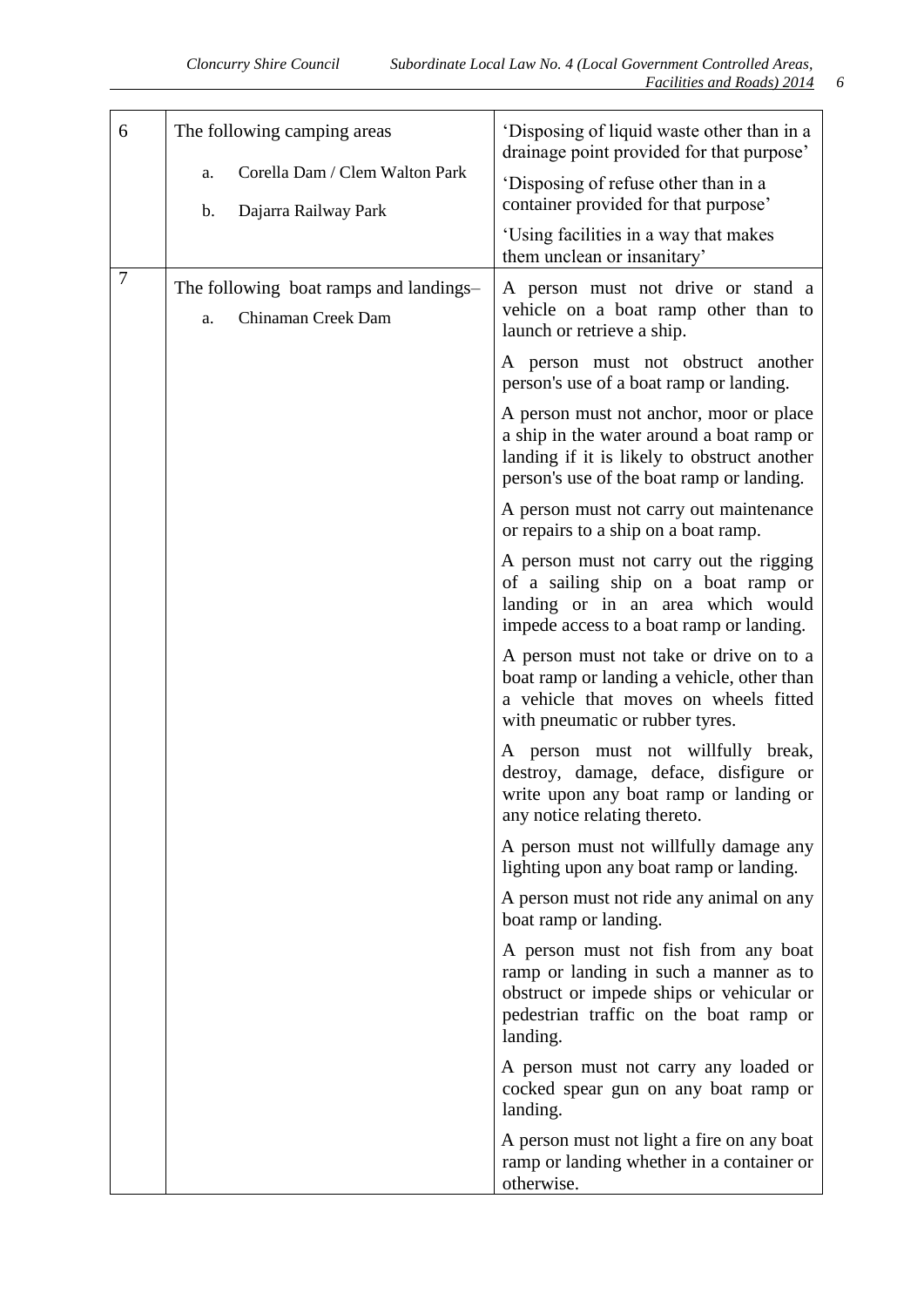|   |                                                                        | A person must not dive off any boat ramp<br>or landing, nor cause themselves or any<br>person or object to fall or be projected<br>into waters surrounding such boat ramp<br>or landing.                                                                                               |
|---|------------------------------------------------------------------------|----------------------------------------------------------------------------------------------------------------------------------------------------------------------------------------------------------------------------------------------------------------------------------------|
|   |                                                                        | A person must not upon any boat ramp or<br>landing behave in a riotous, disorderly,<br>indecent, offensive,<br>threatening<br><b>or</b><br>insulting manner.                                                                                                                           |
|   |                                                                        | A person shall not carry out any Gutting,<br>cleaning or washing fish on any boat<br>ramp or landing.                                                                                                                                                                                  |
| 8 | The following swimming pools-<br><b>Cloncurry Public Swimming Pool</b> | Taking drinking glasses or glass bottles<br>into the pool area.<br>Any act which is likely to injure,<br>endanger, obstruct, inconvenience or<br>annoy any other person.<br>Behaving in a riotous, disorderly,<br>indecent, offensive, threatening or<br>insulting manner.<br>Smoking. |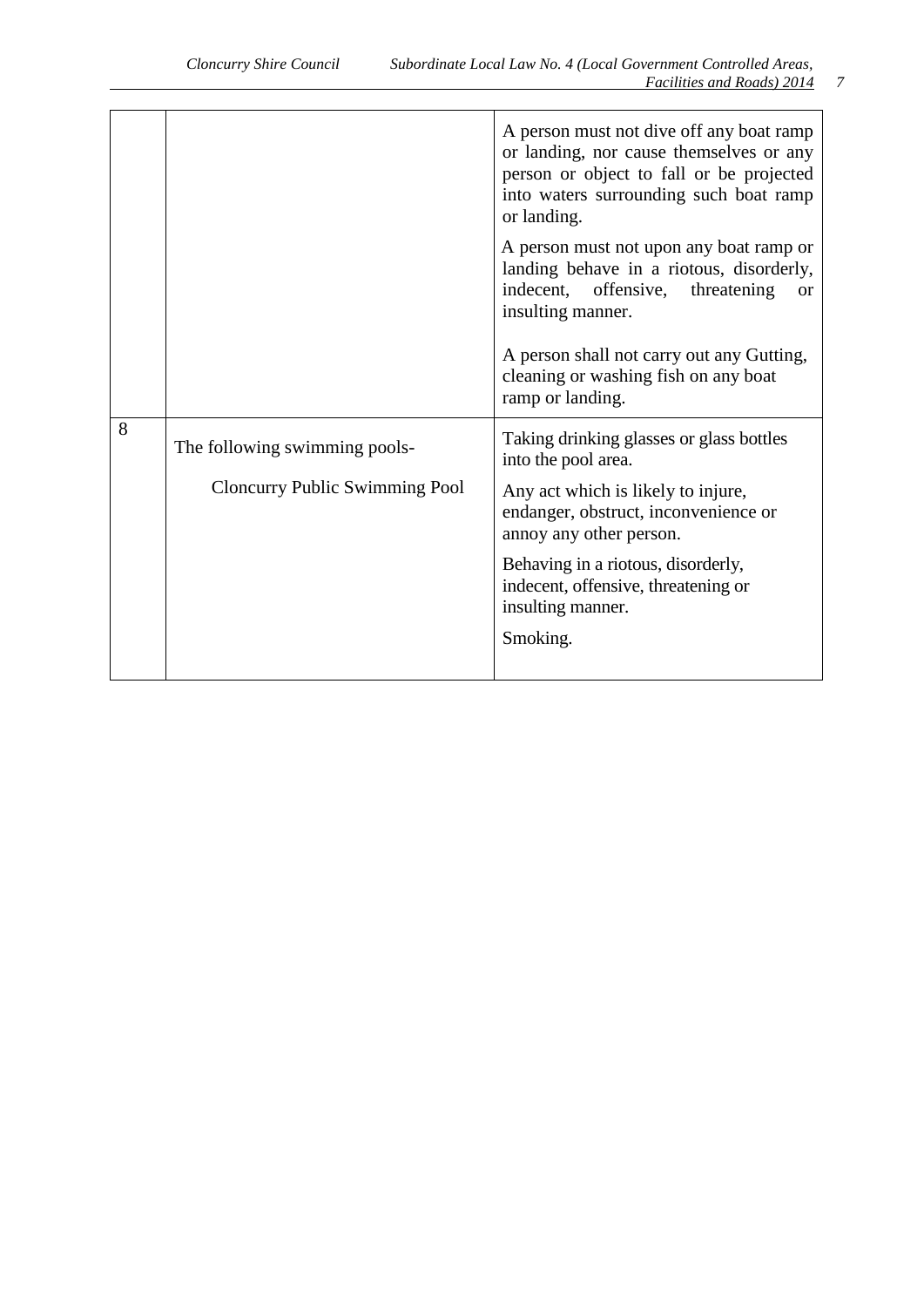# <span id="page-7-0"></span>**Schedule 2 Restricted activities for local government controlled areas or roads**

Section 5(2)

|                | <b>Column 1</b>                                                              | <b>Column 2</b>                                                                                                                                                                                                                                                                 | <b>Column 3</b>                                                                                                                                                                                                                                                                                  |  |
|----------------|------------------------------------------------------------------------------|---------------------------------------------------------------------------------------------------------------------------------------------------------------------------------------------------------------------------------------------------------------------------------|--------------------------------------------------------------------------------------------------------------------------------------------------------------------------------------------------------------------------------------------------------------------------------------------------|--|
|                | <b>Local government</b><br>controlled area or road                           | <b>Restricted activity</b>                                                                                                                                                                                                                                                      | <b>Extent of restriction</b>                                                                                                                                                                                                                                                                     |  |
| $\mathbf{1}$   | All local government<br>controlled areas within the<br>local government area | Consumption of liquor                                                                                                                                                                                                                                                           | Make application to Council<br>under the Liquor Act to have<br>the area declared an area for<br>the public consumption of<br>alcohol                                                                                                                                                             |  |
|                |                                                                              | Exhibit advertising                                                                                                                                                                                                                                                             | Written approval of Council<br>or delegate                                                                                                                                                                                                                                                       |  |
|                |                                                                              | Erect a structure, screen,<br>awning or enclosure                                                                                                                                                                                                                               | Written approval of Council<br>or delegate                                                                                                                                                                                                                                                       |  |
|                |                                                                              | Distribute a handbill or<br>advertisement                                                                                                                                                                                                                                       | Written approval of Council<br>or delegate                                                                                                                                                                                                                                                       |  |
|                |                                                                              | Play a musical instrument<br>or sing or direct or procure<br>a musical performance                                                                                                                                                                                              | Written approval of Council<br>or delegate                                                                                                                                                                                                                                                       |  |
|                |                                                                              | Collect or attempt to<br>collect money                                                                                                                                                                                                                                          | Written approval of Council<br>or delegate                                                                                                                                                                                                                                                       |  |
|                |                                                                              | Set up or operate or use a<br>loud speaker or sound<br>amplifying device                                                                                                                                                                                                        | Written approval of Council<br>or delegate                                                                                                                                                                                                                                                       |  |
|                |                                                                              | Except in places set apart<br>by Council, organise or<br>play a game the playing of<br>which requires the<br>exclusion from the playing<br>space of all persons other<br>than those engaged in the<br>game                                                                      | Written approval of Council<br>or delegate                                                                                                                                                                                                                                                       |  |
| $\overline{2}$ | All roads within the local<br>government area                                | The washing or cleansing,<br>painting, repairing,<br>alteration or maintenance<br>of vehicles on a road' (see<br>$s.66(3)(b)$ of the Transport<br><b>Operations</b> (Road Use<br>Management) Act 1995,<br>which permits local laws<br>to regulate these activities<br>on roads) | Permitted only if the vehicle<br>is temporarily disabled with<br>a minor fault and the driver<br>of the vehicle stops for no<br>longer than is necessary for<br>the performance of<br>maintenance work limited to<br>the minimum necessary to<br>allow the vehicle to be<br>moved from the road. |  |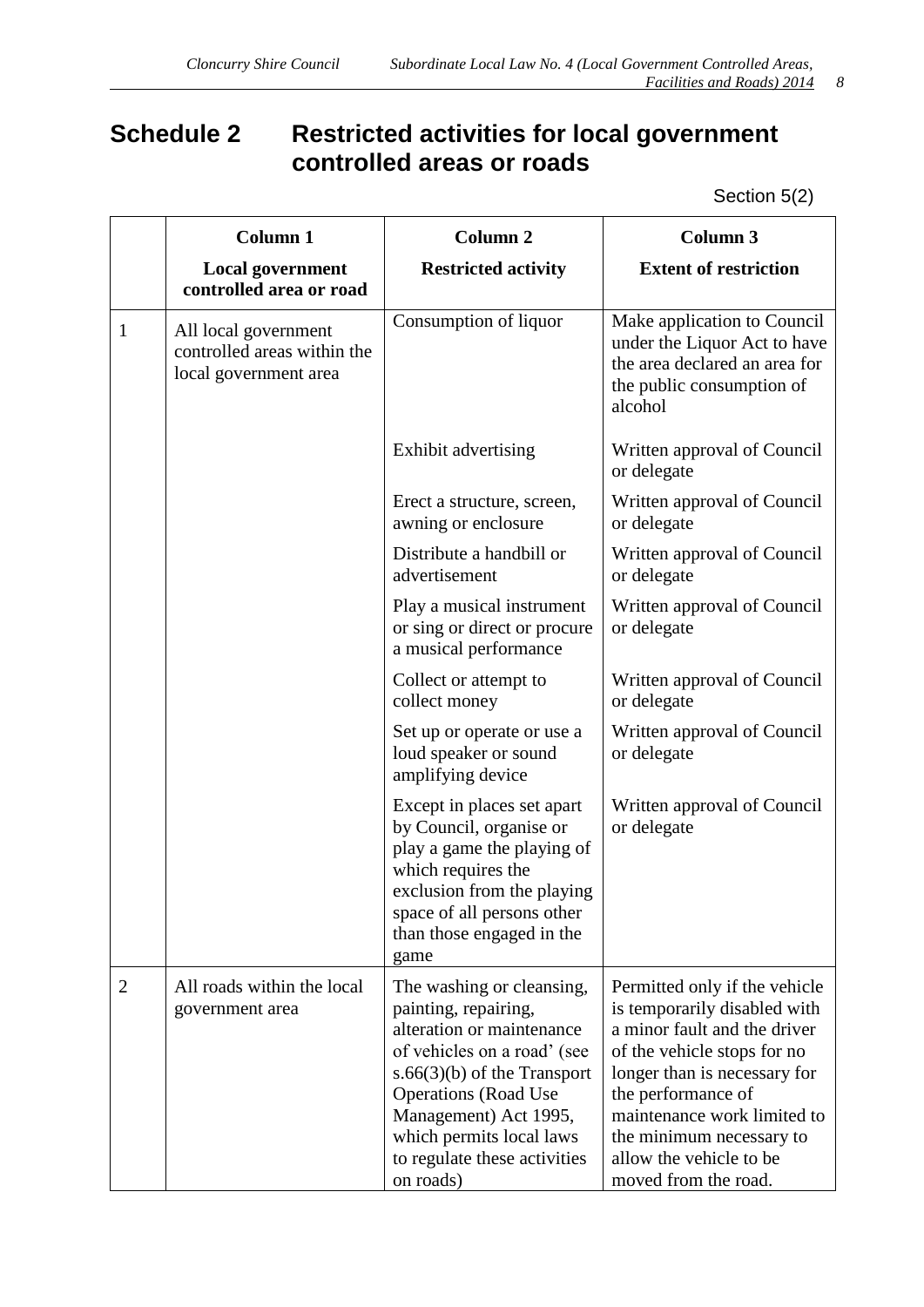# <span id="page-8-0"></span>**Schedule 3 Motor vehicle access areas in local government controlled areas**

Sections 6 and 7

| Column 1<br>Motor vehicle access areas | Column 2<br><b>Prohibited vehicles</b>                                                                                                                 |  |
|----------------------------------------|--------------------------------------------------------------------------------------------------------------------------------------------------------|--|
| <b>All Parks</b>                       | All except:<br>Council or contractor's vehicles,<br>$\mathbf{i}$ .<br>in the course of carrying out<br>council approved improvement<br>or maintenance; |  |
|                                        | ii.<br>Where special permission has<br>been granted by Council or an<br><b>Authorised Person</b>                                                       |  |
|                                        | $\cdots$<br>Trucks over 2 tonnes<br>111.                                                                                                               |  |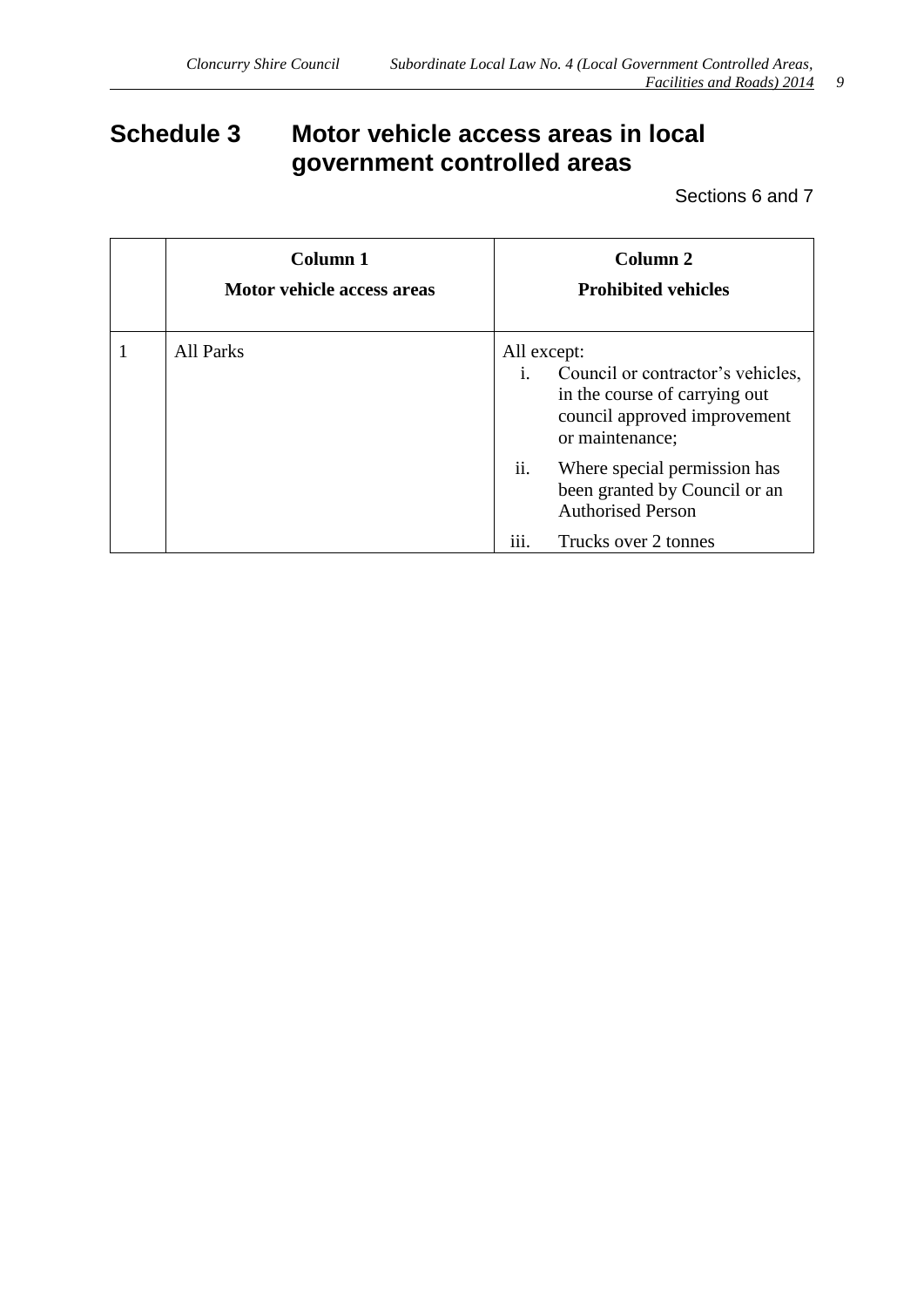# <span id="page-9-0"></span>**Schedule 4 Opening hours for local government controlled areas**

Section 8

Intentionally blank.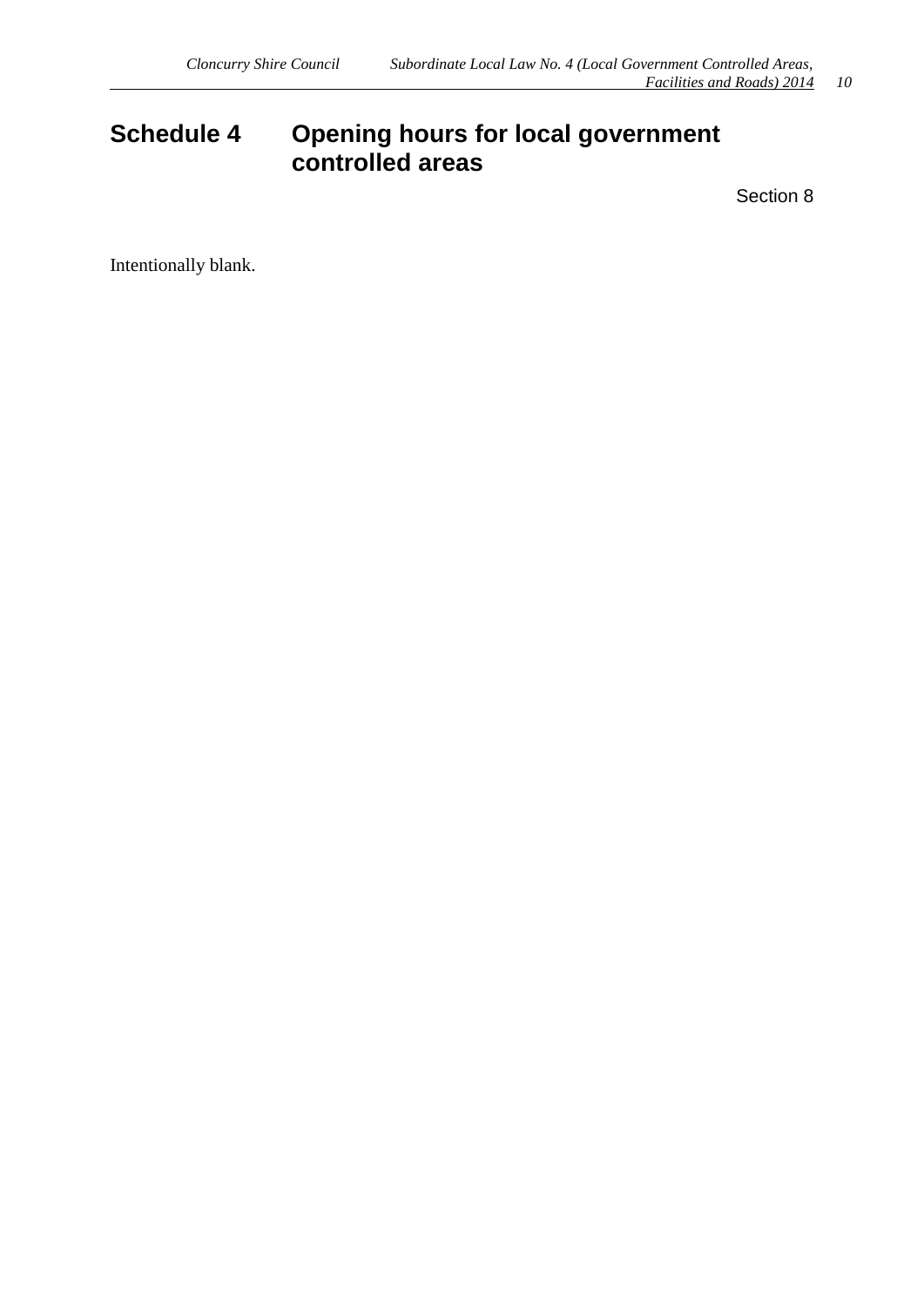### <span id="page-10-0"></span>**Schedule 5 Permanent closure of local government controlled areas**

Section 8

Intentionally blank